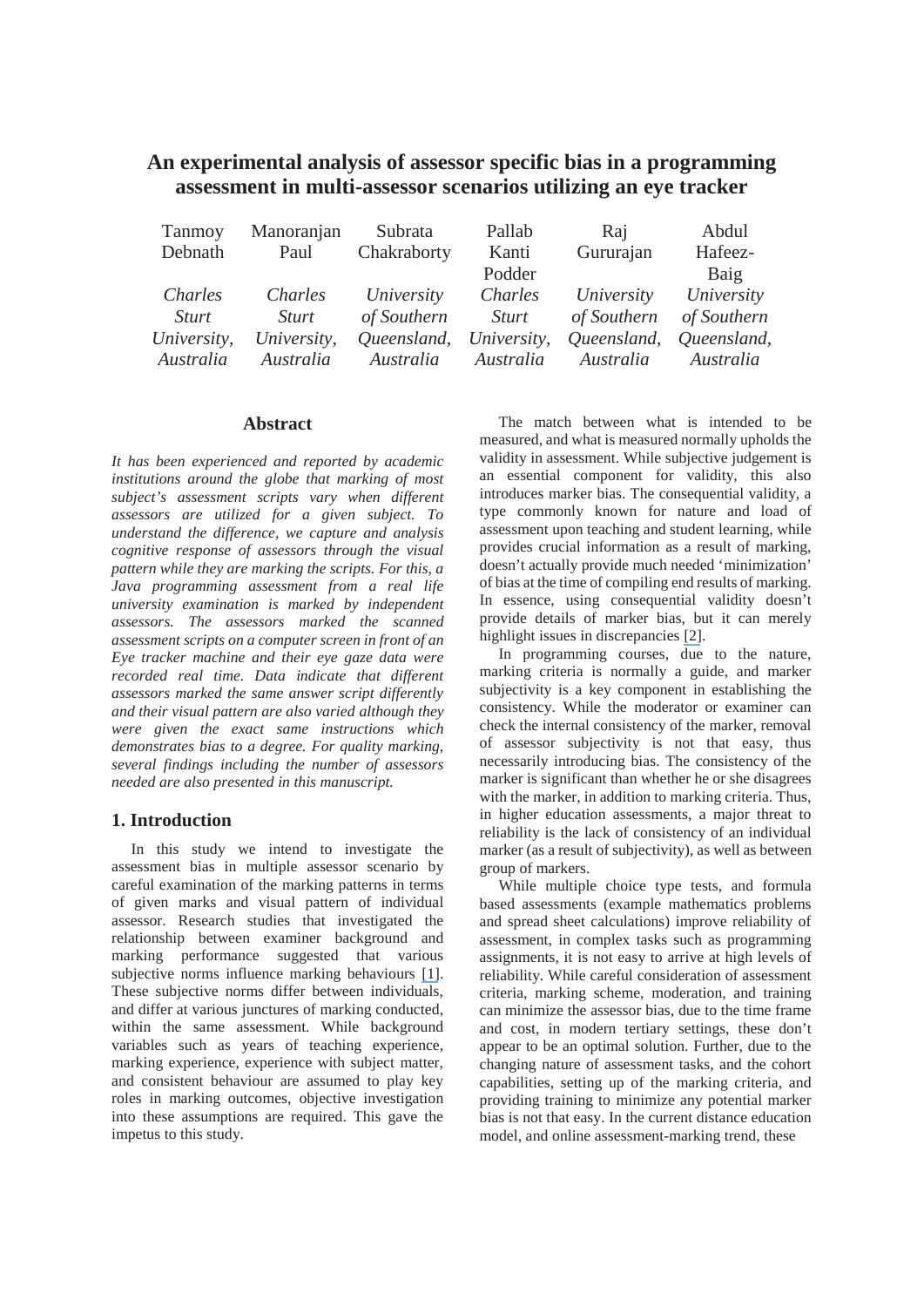tasks of training, moderation, ensuring internal consistence are becoming difficult to manage.

Agreement between assessors and within assessors has been used as two main measures of reliability in assessment marking [3]. Despite using marking rubric, there is plenty of evidence on the disagreement between assessors. When specific marking criteria scheme is used, the reliability is slightly improved, but the markers have limited freedom. This technique is not very well appreciated in assessments that are open and subject to critical thinking types. When 'content specificity' is employed in assessments, student performance varies between contents, depending upon their knowledge in that domain, and this introduces bias at the time of marking.

The intrinsic validity and extrinsic validity also raise issues in terms of assessment marking bias. While course objectives could have been well described, its broader purpose may not be very clear. Similarly, while the assessment tasks are well defined, the very objective that the assignment is set to accomplish may not be clear. The assessment may not be appropriate for the course or program, and this can introduce varied views in terms of expectations, both from students and markers, leading to bias.

Eye tracking technique has been used successfully to distinguish between novice and expert programmers [4] [5]. The eye tracking is able to capture how a particular document was read, concentration level and concentration areas [6]. In this study we use the eye tracking technology to track the observation behaviour of markers while marking a programming assignment. The observation pattern will then be analysed to establish relationships with marker profile and the actual marks provided by the markers. A number of interesting observation are summaries for the quality marking and reducing the discrepancy among markers. In the following sections we introduce the methodology, experiment details, and results discussion.

## **2. Methodology**

To analyze assessor specific bias in assessments' marking when there are more than one marker available, past examination scripts were collected from the relevant School in an Australian University after obtaining due permission. The answer sheets were from the programming in java subject. This is a first year undergraduate subject where it is assumed that students have no experience in computer programming. We select the following simple problem among many other problems:

*'Write a program that sorts three integers. The integers are entered from the input dialogs and stored in variables num1, num2, and num3, respectively. The program sorts the numbers so that num1<= num2 <= num3.'*

Originally the full mark for this programming problem was 6. The answer sheets were chosen in such a way that there were 2 papers each for the

following obtained numbers 0, 2, 3, 4, 5, and 6 out of 6 giving a total of 12 scripts (S1–S12). No papers could be found that scored 1 out of 6. Then only the page that contained the answer was scanned from each answer booklet to prepare a one page .png file and any identifying information (e.g. student name, student ID, obtained mark etc.) was erased digitally to keep the students and their obtained scores anonymous to the 6 assessors. The answer sheet is selected based on marks provided by the original marker who did not participate in the eye tracker process.

Although the collected answer scripts belonged to both male and female students, all the markers were male aged 30 – 45 years. The first 5 markers (M1-M5) are the university programming markers and the remaining marker, M6 is the subject coordinator of the subject of that university. All of them have years to decades of programming, teaching, and marking experience in general and java course marking. The assessors' were asked the following five questions in order to assess their academic circumstances:

*Q1: How long have you been programming (in years)?* 

*Q2: How long have you been programming in Java (in years)?* 

*Q3: (In a scale of 10) How would you rate your own Java knowledge in the context of an undergraduate Java course?* 

*Q4: How long have you been marking Java courses (in years)?* 

*Q5: How long have you been involved in marking course scripts in general (in years)?*

Their responses are presented in the Table 1:

| Table 1. Markers' marking profiles in<br>terms of academic experience |                                                                                              |   |   |     |                |    |  |  |
|-----------------------------------------------------------------------|----------------------------------------------------------------------------------------------|---|---|-----|----------------|----|--|--|
|                                                                       | M <sub>4</sub><br>M <sub>3</sub><br>M <sub>2</sub><br>M <sub>1</sub><br>M <sub>5</sub><br>M6 |   |   |     |                |    |  |  |
| Q1                                                                    | 10                                                                                           | 8 |   | 20  |                | 24 |  |  |
| Q <sub>2</sub>                                                        |                                                                                              | 3 |   | 12  | $\mathfrak{D}$ | 18 |  |  |
| Q <sub>3</sub>                                                        | 8                                                                                            | 6 |   | N/A |                | 10 |  |  |
| Q4                                                                    | $\mathfrak{D}$                                                                               |   |   | 10  |                | Ջ  |  |  |
| Q5                                                                    | 3                                                                                            | Q | o | 16  | 8              | 24 |  |  |

Before the actual marking took place, the markers were briefed in detail about the experiments including the programming problem, and regarding the health and safety issues with the Eye Tracker (ET) that would be employed. The assessors were requested to break down the total score into various subcategories: *Programming Logic: 3, Syntax: 2 and Program executability: 1* giving a total of 6 points to follow the university guidelines. Afterwards the 12 scripts were shown to the 6 markers on 6 different days on a computer screen at random and they scored the answer sheets.

 While they were busy checking the examination scripts on the computer screen their eye gaze data was collected using a Tobii X120 ET [7] connected to the same computer for analysis later. As there were no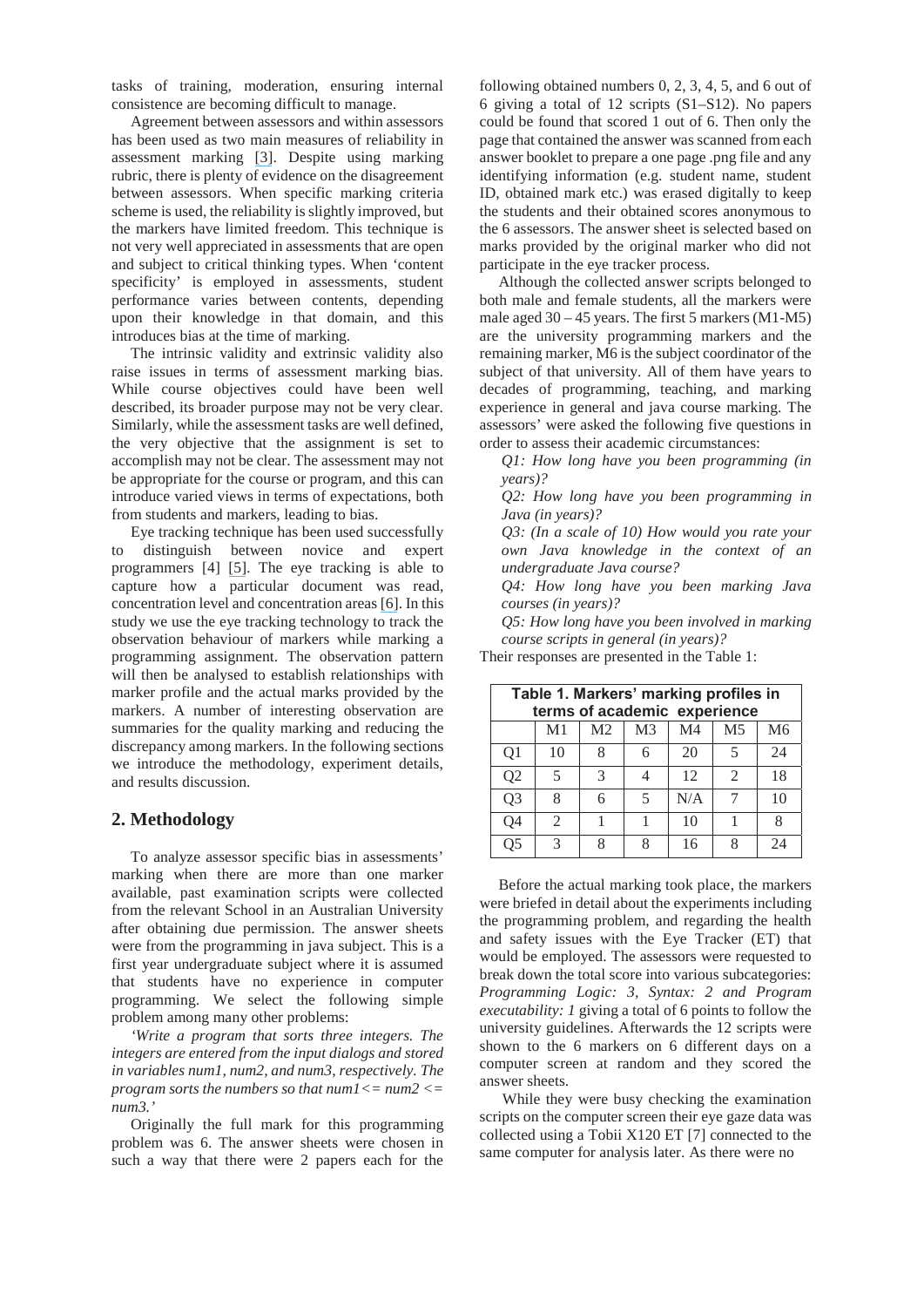

prescribed time limit for marking, each examiner was free in taking as long as he wanted to check the scripts. Figure 1 show the time in seconds each assessor required in evaluating the scripts.

#### **2. Results and analysis**

Figure 2(a-d) present the 6 assessors' total and subcategory marks (inside the parenthesis) given to the 12 scripts. The original marks i.e. the marks that were given to the students during the real university examination were {5, 3, 6, 2, 0, 6, 2, 5, 4, 0, 4, 3} for 12 scripts. There were no subcategory marks provided within the original answer sheets. As the original marker had left the university by the time this research was undertaken, no ET information related to the marker could be obtained and thus markings is not included in this analysis. The numerical data and resulting graphs suggest that there are various levels of discrepancy in total and subcategory markings among the markers. According to the markers' profiles, M6 is the subject coordinator who has greater experience in Java programming. He is the lecturer of the subject. Hence in this manuscript the performance of others would be compared against him.

From the data, it is evident that total marking discrepancy is relevantly reduced for the highest (6/6, cases S6 and S9) and lowest (0/6, cases S5 and S10) values but variation tends to increase in the middle areas  $(1/6 - 5/6, \text{ cases} : S1-S4, S7, \text{ and } S8)$ . This is expected since generally rational human beings could somewhat detect the best and the worst samples of a population with less effort. However, in the cases where middle range marks were to be awarded, the Java knowledge and experience influence the marking.

Tables' 2-5 illustrate the percentage of absolute variation in total and subcategory marks from marker M6 to other markers. In total marking scenario i.e. in Table 2, markers M2 and M3 had 75% and 67% variations respectively only in one case each for highest and lowest marks. Other than that the variation is often low in such cases. Nevertheless in the middle marking ranges the variation is higher, an example of which is S7 that records a 350% variation for M4. Similar trends are observed in subcategory markings.

If the 3 subcategory markings (Tables 3-5) are compared it is observable that the markings variation is lowest when it comes to decide if a program would execute and highest in checking the logic level. This could be explained as like other computer languages, Java programs would be difficult to execute if there are errors in it. It is easier to identify an error than to check the logic of the entire program. Hence marking the logic subcategory thoroughly would be much more difficult than just locating one or more errors which would hinder the executability of the program.

Table 6 delineate the variation in marks between the total marks of M6 and average of all other markers. The last column of Table 6 demonstrates that on average all the markers (except M6) varied from 7% to 140% from the subject coordinator M6. In order to assess the performance of the markers, total



**Figure 2. Total marks and marks in smaller categories such as logic, syntax and executability given by different assessors for 12 scripts.**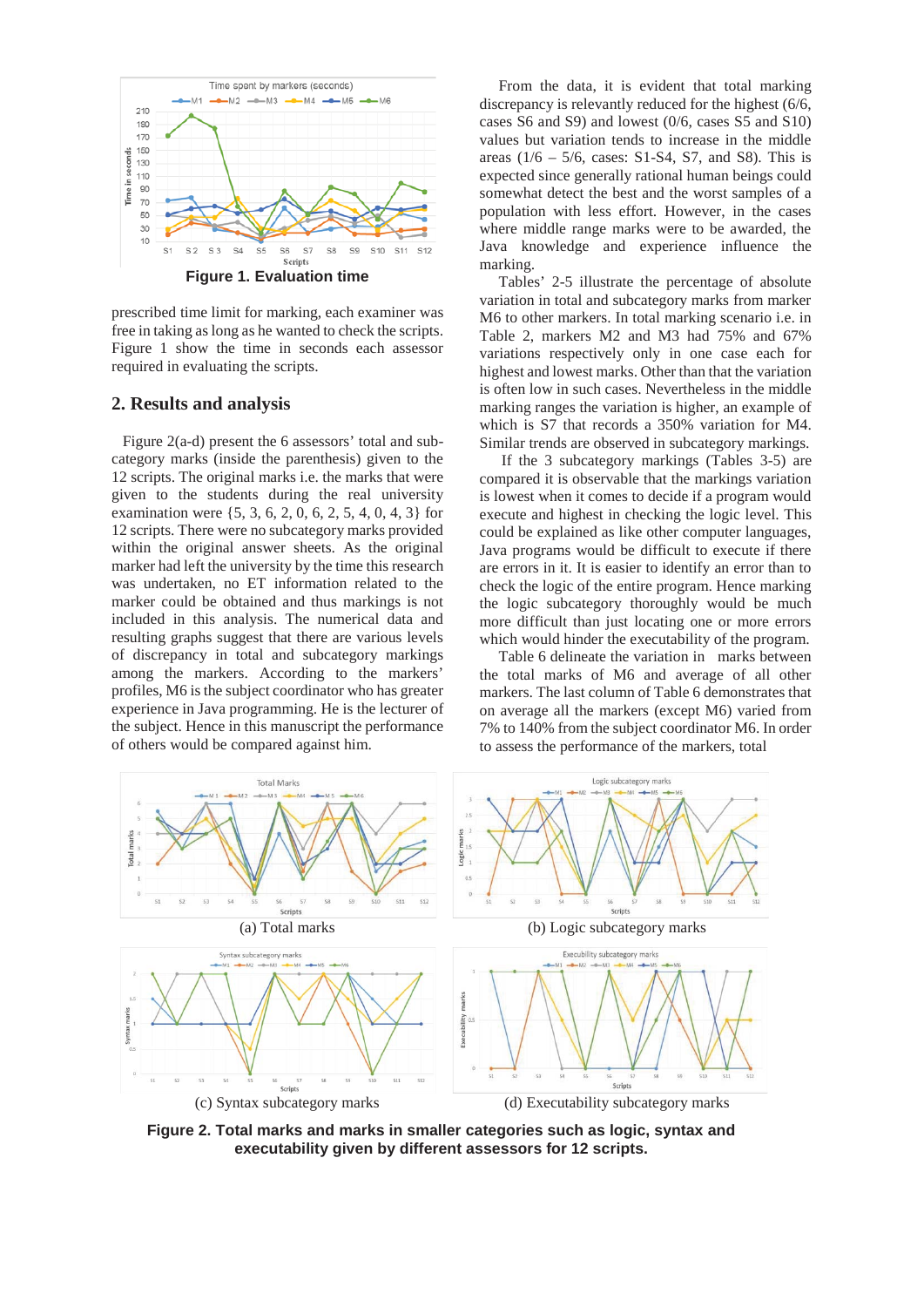|                 | Table 2. Absolute variation in total |                |                |                  |                |          |  |
|-----------------|--------------------------------------|----------------|----------------|------------------|----------------|----------|--|
|                 |                                      |                |                | marks against M6 |                |          |  |
|                 | M <sub>1</sub>                       | M <sub>2</sub> | M <sub>3</sub> | M <sub>4</sub>   | M <sub>5</sub> | M6       |  |
| S <sub>1</sub>  | 10                                   | 60             | 20             | 0                | 0              | 0        |  |
| S <sub>2</sub>  | 0                                    | 33             | 33             | 33               | 33             | 0        |  |
| S <sub>3</sub>  | 50                                   | 50             | 50             | 25               | 0              | 0        |  |
| S4              | 0                                    | 60             | 40             | 40               | 0              | 0        |  |
| S <sub>5</sub>  | $\theta$                             | 0              | 17             | 8                | 17             | 0        |  |
| S6              | 33                                   | 0              | 0              | $\theta$         | 0              | 0        |  |
| S7              | $\theta$                             | 50             | 200            | 350              | 100            | $\theta$ |  |
| S <sub>8</sub>  | $\theta$                             | 71             | 71             | 43               | 14             | 0        |  |
| S <sub>9</sub>  | $\theta$                             | 75             | 0              | 17               | 0              | $\theta$ |  |
| S <sub>10</sub> | 25                                   | 0              | 67             | 33               | 33             | 0        |  |
| S <sub>11</sub> | 0                                    | 50             | 100            | 33               | 33             | 0        |  |
| S <sub>12</sub> | 17                                   | 33             | 100            | 67               | 0              | 0        |  |

|                 | Table 4. Absolute variation in |                |                |                         |          |                |  |
|-----------------|--------------------------------|----------------|----------------|-------------------------|----------|----------------|--|
|                 |                                |                |                | syntax marks against M6 |          |                |  |
|                 | M <sub>1</sub>                 | M <sub>2</sub> | M <sub>3</sub> | M <sub>4</sub>          | M5       | M <sub>6</sub> |  |
| S <sub>1</sub>  | 25                             | 0              | 50             | 0                       | 50       | 0              |  |
| S <sub>2</sub>  | $\theta$                       | $\theta$       | 100            | $\theta$                | $\theta$ | $\theta$       |  |
| S <sub>3</sub>  | 0                              | 0              | 0              | 50                      | 50       | $\theta$       |  |
| S <sub>4</sub>  | 0                              | 50             | 50             | 50                      | 50       | 0              |  |
| S <sub>5</sub>  | $\theta$                       | 0              | 50             | 25                      | 50       | $\theta$       |  |
| S6              | 0                              | $\theta$       | $\Omega$       | $\theta$                | 0        | 0              |  |
| S7              | $\theta$                       | 0              | 100            | 50                      | 0        | $\theta$       |  |
| S <sub>8</sub>  | 100                            | 100            | 100            | 100                     | $\Omega$ | $\theta$       |  |
| <b>S9</b>       | 0                              | 50             | 0              | 25                      | $\theta$ | $\theta$       |  |
| S <sub>10</sub> | 150                            | 0              | 100            | 50                      | 50       | $\theta$       |  |
| S <sub>11</sub> | $\theta$                       | 0              | 100            | 50                      | $\theta$ | 0              |  |
| S <sub>12</sub> | 0                              | 50             | 0              | 0                       | 50       | 0              |  |

differences (TD) between M6 and all markers' marks for all 12 scripts were taken into account. Numerical calculations showed performance of the markers in the order:  $M5 > M1 > M4 > M2 > M3$ . The Table 7 presents the ranking (R).

| Table 6. % Variation in average total<br>marks against M6 |          |                |           |  |  |  |
|-----------------------------------------------------------|----------|----------------|-----------|--|--|--|
|                                                           | Average  | M <sub>6</sub> | $\%$      |  |  |  |
|                                                           | M1 to M5 |                | Variation |  |  |  |
| S1                                                        | 3.8      | 3              | 27        |  |  |  |
| S <sub>2</sub>                                            | 5.4      | 4              | 35        |  |  |  |
| S <sub>3</sub>                                            | 3.8      | 5              | 24        |  |  |  |
| S <sub>4</sub>                                            | 0.5      | $\theta$       | 8         |  |  |  |
| S <sub>5</sub>                                            | 5.6      | 6              |           |  |  |  |
| S <sub>6</sub>                                            | 2.4      | 1              | 140       |  |  |  |
| S7                                                        | 4.7      | 3.5            | 34        |  |  |  |
| <b>S8</b>                                                 | 4.9      | 6              | 18        |  |  |  |
| S <sub>9</sub>                                            | 1.9      | $\theta$       | 33        |  |  |  |
| S <sub>10</sub>                                           | 3.3      | 3              | 10        |  |  |  |
| S <sub>11</sub>                                           | 3.9      | 3              | 30        |  |  |  |
| S <sub>12</sub>                                           | 4.3      | 5              | 14        |  |  |  |

|                 | Table 3. Absolute variation in logic |                |                |                   |                |          |  |
|-----------------|--------------------------------------|----------------|----------------|-------------------|----------------|----------|--|
|                 |                                      |                |                | marks against M6  |                |          |  |
|                 | M <sub>1</sub>                       | M <sub>2</sub> | M <sub>3</sub> | M <sub>4</sub>    | M <sub>5</sub> | M6       |  |
| S <sub>1</sub>  | 50                                   | 100            | 0              | $\mathbf{\Omega}$ | 50             | 0        |  |
| S <sub>2</sub>  | 100                                  | 200            | $\theta$       | 100               | 100            | 0        |  |
| S <sub>3</sub>  | 200                                  | 200            | 200            | 200               | 100            | $\theta$ |  |
| S <sub>4</sub>  | 50                                   | 100            | 0              | 25                | 50             | 0        |  |
| S <sub>5</sub>  | $\theta$                             | 0              | 0              | 0                 | $\theta$       | $\theta$ |  |
| S <sub>6</sub>  | 33                                   | 0              | 0              | 0                 | $\theta$       | 0        |  |
| S7              | $\theta$                             | 0              | 33             | 83                | 33             | $\theta$ |  |
| S <sup>8</sup>  | 25                                   | 50             | 50             | $\Omega$          | 50             | $\theta$ |  |
| S9              | 0                                    | 100            | 0              | 17                | 0              | $\theta$ |  |
| S <sub>10</sub> | $\theta$                             | 0              | 67             | 33                | $\theta$       | $\theta$ |  |
| S <sub>11</sub> | 0                                    | 100            | 50             | 0                 | 50             | 0        |  |
| S <sub>12</sub> | 50                                   | 33             | 100            | 83                | 33             | 0        |  |

|                 | Table 5. Absolute variation in |                |                |                                |                |          |  |  |
|-----------------|--------------------------------|----------------|----------------|--------------------------------|----------------|----------|--|--|
|                 |                                |                |                | executability marks against M6 |                |          |  |  |
|                 | M <sub>1</sub>                 | M <sub>2</sub> | M <sub>3</sub> | M <sub>4</sub>                 | M <sub>5</sub> | M6       |  |  |
| S <sub>1</sub>  | 0                              | 100            | 0              | 0                              | 0              | 0        |  |  |
| S <sub>2</sub>  | 100                            | 100            | 0              | 0                              | 0              | 0        |  |  |
| S <sub>3</sub>  | 0                              | $\theta$       | 0              | 0                              | 0              | $\theta$ |  |  |
| S <sub>4</sub>  | $\Omega$                       | 0              | 100            | 50                             | $\Omega$       | $\theta$ |  |  |
| S <sub>5</sub>  | 0                              | 0              | 0              | 0                              | 0              | $\theta$ |  |  |
| S6              | 100                            | 0              | $\theta$       | 0                              | 0              | $\theta$ |  |  |
| S7              | 0                              | 50             | 0              | 50                             | 0              | $\theta$ |  |  |
| S <sub>8</sub>  | 100                            | 100            | 100            | 100                            | 100            | $\theta$ |  |  |
| <b>S9</b>       | 0                              | 50             | 0              | 0                              | 0              | $\theta$ |  |  |
| S <sub>10</sub> | 0                              | 0              | 0              | 0                              | 100            | $\theta$ |  |  |
| S <sub>11</sub> | 0                              | 50             | 100            | 50                             | $\Omega$       | 0        |  |  |
| S <sub>12</sub> | 100                            | 100            |                | 50                             | 0              | 0        |  |  |

|                 | Table 7. Markers' ranking |                  |                |                |                |  |  |  |
|-----------------|---------------------------|------------------|----------------|----------------|----------------|--|--|--|
|                 | M6 -                      | M6 -             | M6 -           | M6 -           | $M6 -$         |  |  |  |
|                 | M1                        | M <sub>2</sub>   | M <sub>3</sub> | M <sub>4</sub> | M <sub>5</sub> |  |  |  |
| S1              | 0.5                       | 3                | 1              | 0              | 0              |  |  |  |
| S <sub>2</sub>  | $\overline{0}$            | $\mathbf{1}$     | $\mathbf{1}$   | 1              | $\mathbf{1}$   |  |  |  |
| S <sub>3</sub>  | $\overline{2}$            | $\overline{2}$   | 2              | 1              | 0              |  |  |  |
| S <sub>4</sub>  | 1                         | 3                | 2              | 2              | 0              |  |  |  |
| S <sub>5</sub>  | 0                         | 0                | 1              | 0.5            | 1              |  |  |  |
| S <sub>6</sub>  | $\overline{2}$            | $\overline{0}$   | 0              | $\theta$       | $\overline{0}$ |  |  |  |
| S7              | 0                         | 0.5              | $\mathfrak{2}$ | 3.5            | 1              |  |  |  |
| S <sub>8</sub>  | $\overline{0}$            | 2.5              | 2.5            | 1.5            | 0.5            |  |  |  |
| S <sub>9</sub>  | $\overline{0}$            | 4.5              | 0              | 1              | $\overline{0}$ |  |  |  |
| S <sub>10</sub> | 1.5                       | $\boldsymbol{0}$ | 4              | 2              | $\overline{c}$ |  |  |  |
| S <sub>11</sub> | $\theta$                  | 1.5              | 3              | 1              | 1              |  |  |  |
| S12             | 0.5                       | 1                | 3              | 2              | 0              |  |  |  |
| TD              | 7.5                       | 19               | 21.5           | 15.5           | 6.5            |  |  |  |
| $\bf{R}$        | 2                         | 4                | 5              | 3              | 1              |  |  |  |

# **2.1 Gaze plots and heat maps analysis**

In the above sections numerical data analysis was presented. Here markers' ET data would be characterized in terms of gaze plots and heat maps in order to gain deeper understanding of their *cognitive* processes such as attention, problem solving and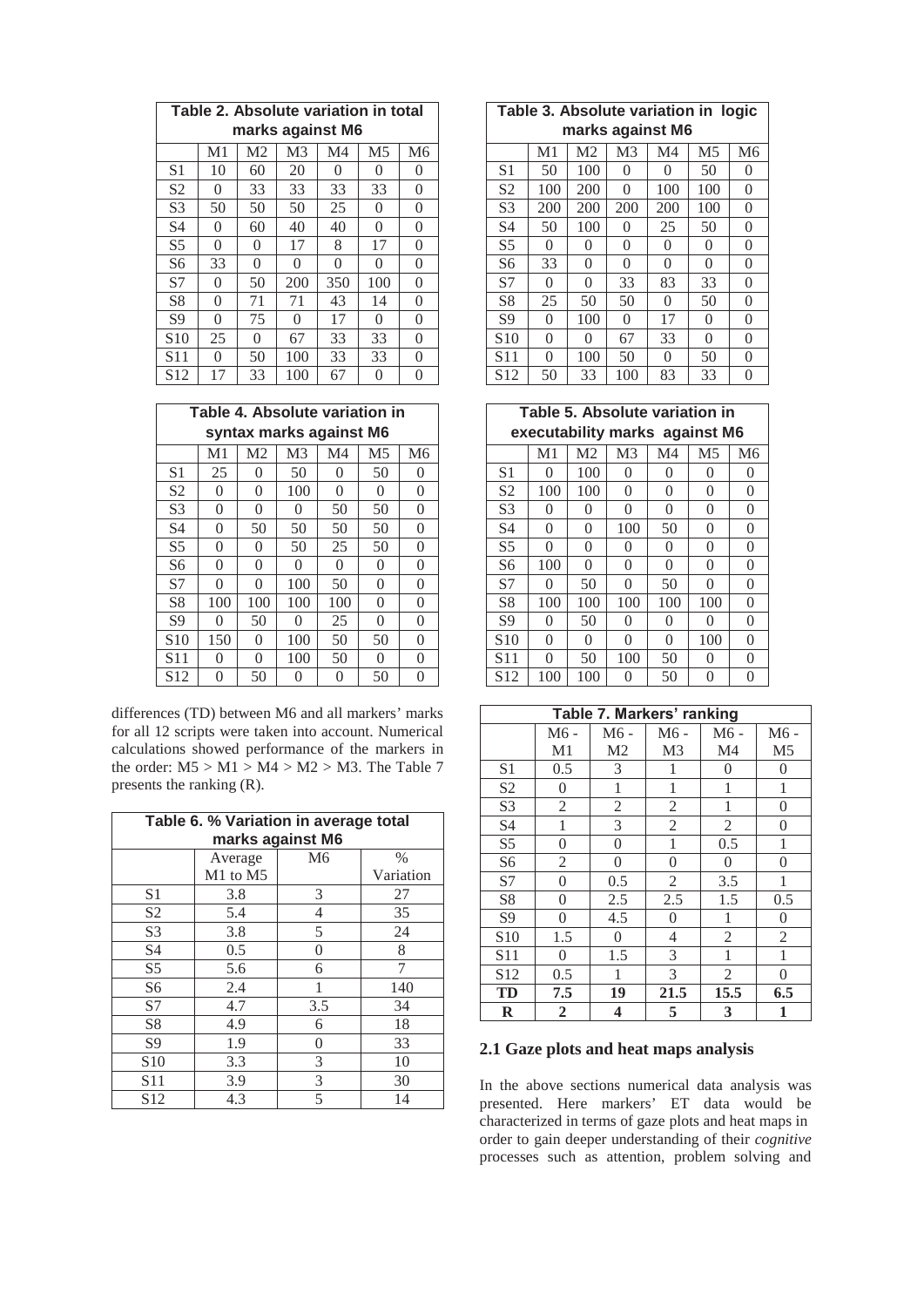decision making. ET data have been popularly utilized by academic researchers [8] [9] and businesses [10] around the globe to study human emotive responses.

Gaze plots are generated from raw ET data which show the participants' eye scan pattern in various sized numbered circles in terms of eye location, order, and time spent on the answer scripts. Circle number 1, 2, 3,..., n represent the  $1<sup>st</sup>$ ,  $2<sup>nd</sup>$ ,  $3<sup>rd</sup>$  and  $n<sup>th</sup>$  look on the scripts. The diameters of the circles are proportional to the length of the fixation duration, i.e. the time the participants have spent on a particular place which means that the longer the look, the larger the circle.

A heat map is a two dimensional colour based graphical rendition of participants' fixation information over the image test areas and the data entries consist of a timestamp, duration, and spatial location (X and Y co-ordinates). Here red usually indicates the highest number of fixations, followed by orange, yellow, and green in fixation level order. Heat maps could also be generated based on viewers' other eye movement information such as absolute or relative fixation durations, proportion of participants who fixated on each area of the stimulus. It is suggested in [11] that should an analysis benefit from data visualization, a fixation count heat map ought to be presented. Hence in this work total number of fixations (i.e. count) have been used to analyze data. Count heat maps show the accumulated number of fixations where each fixation made by each participant adds a colour value to the fixation map and the value is the same regardless of its duration.

Although gaze plots and heat maps were generated for all 12 scripts and 6 markers, only one representative scenario would be presented in this paper due to space limitations.

Figure **3** demonstrate the resulting gaze plots and heat maps for S1 only. The respective marks are also included at the bottom of each box. It is noticeable that while M6 has covered almost all the area of S1, M2 looked only at the middle and surrounding areas of the S1 and others in between according to the gaze plots. This evidence indicates that visual contour similarity with the bench marker i.e. subject coordinator is a good indicator to be quality marking. The heat maps provide information of the individual marker's spending time in different areas. The heat map of the marker M2 is different compared to other marker including the subject coordinator. It is interesting to note that the area similarity in the heat maps are also positively correlated with the quality marking. This observation also exhibits more or less similar conclusions which conform another study [12].

Total time spending is another good indication of quality of marking. For example, M6 and M2 spent 173 seconds and 21 seconds respectively in checking S1. The fact that their marks varied by 60% demonstrates that the level of time spending is also a very important factor in this regard.

As demonstrated in Table 7, if marking performance is taken into account the assessors could be ranked in the order:  $M5 > M1 > M4 > M2 > M3$ .



## **Figure 3: Markers' gaze plots for S1 (a)-(f) and markers' heat maps for S1 (g) - (l).**

However if the assessors' academic profiles presented in Table 1 are consulted with as then the order becomes  $M4 > M1 > M2 > M3 > M5$  if equal weight is considered for all 5 questions. Hence it could be stated that experienced assessor would not always produce the best quality marking.

#### **2.2 Number of assessors for quality marking**

In the most cases of the real scenario, university employed the most experience assessor to mark the assessments. In this section we try to verify whether employment of the most experience marker ensures the quality marking. We investigate the number of assessors that would provide sufficient quality marking in the given context based on the statistical data analysis. We use the variation of marks of different assessors against the marks given by the